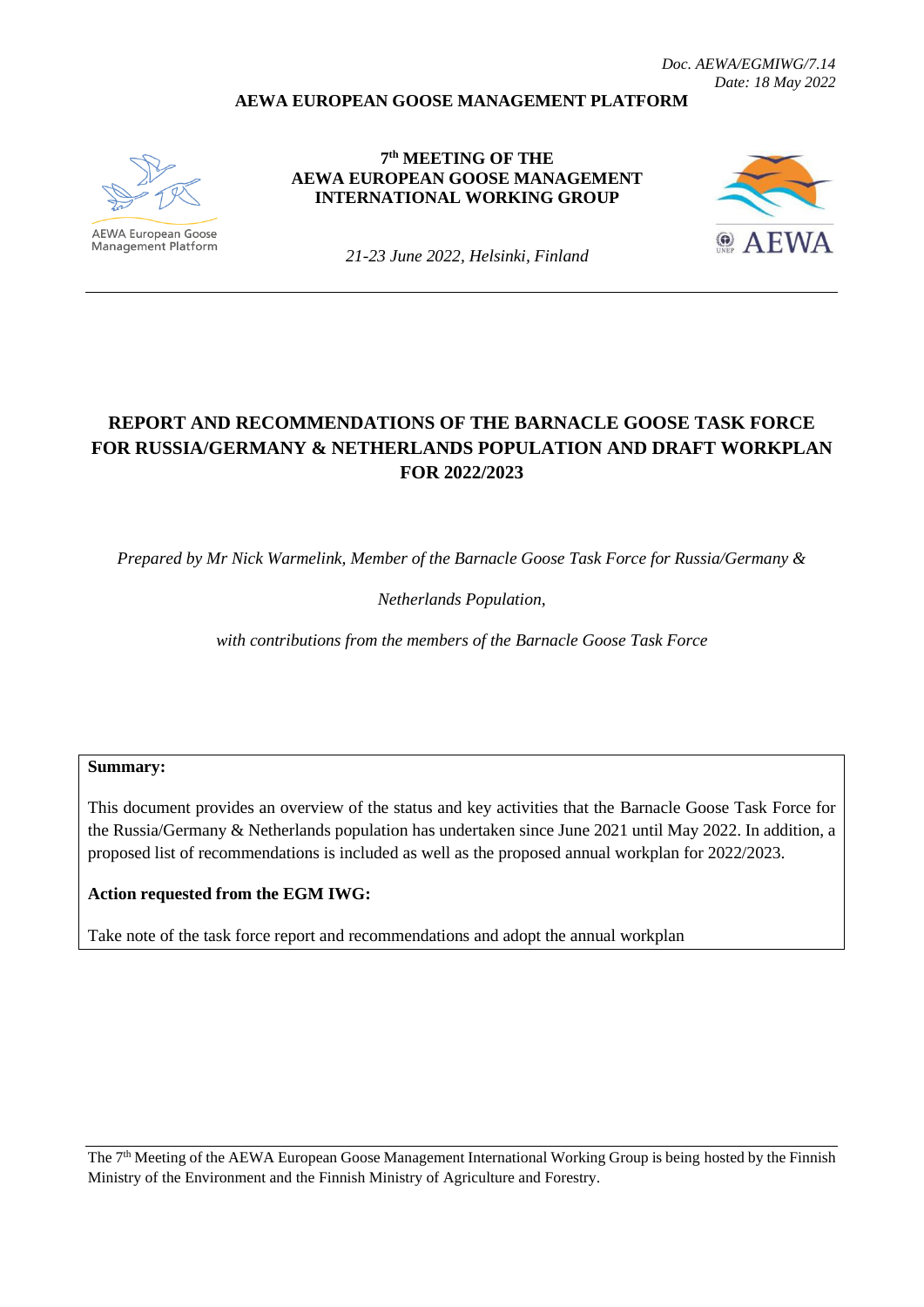*Report and Recommendations of the EGMP Barnacle Goose Task Force for the Russia/Germany & Netherlands Population and Draft Workplan for 2022/2023*

### **Introduction**

At the 5<sup>th</sup> Meeting of the European Goose Management International Working Group (EGM IWG5) in June 2020, the Range States agreed on the establishment and Terms of Reference of - amongst others - two Task Forces for the Barnacle Goose – one for the E. Greenland, Svalbard & SW Scotland population and one for the Russia/Germany & Netherlands population. This report focusses on the operations of the Task Force for the latter population.

The role of the Barnacle Goose Task Force (BG TF) is to:

1) Assist the EGM IWG in coordinating and catalysing the implementation of the ISSMP for the Barnacle Goose and its corresponding AFMP;

2) Assist the EGM IWG in stimulating and supporting Range States in the implementation of the ISSMP for the Barnacle Goose and its corresponding AFMP; and

3) Monitor and report on the implementation of these activities to the EGM IWG, as appropriate.

The BG TF has been operating since October 2020. The ToR for the BG Task Force can be found [here.](https://egmp.aewa.info/sites/default/files/meeting_files/documents/AEWA_EGM_IWG_5_23_ToR_BG.pdf)

The BG TF for the Russia/Germany & Netherlands population has been coordinated by Ms Wilmar Remmelts from the Netherlands until October 2021. Until a new coordinator is found meetings are chaired in a rotating system.

#### **1. Status of the Task Force Membership**

The full list of members is presented in Annex 1.

Currently, the Task Force has 25 members representing 8 countries, the European Commission, and 5 nongovernmental organisations.

#### **2. Meetings**

The meetings of the BG Task Force were held online (via GoToMeeting online platform) involving the Task Force Coordinator and members, together with the EGMP Secretariat and Data Centre.

Since EGM IWG 6 in June 2021, three meetings of the BG TF have been in 2021 and 2022.

6 th meeting of the BG TF on 26 October 2021

7<sup>th</sup> meeting of the BG TF on 25 January 2022

8<sup>th</sup> meeting of the BG TF on 25 March 2022

#### **3. Report of key activities and outcomes**

#### • **Workplan**

o The BG Task Force has worked on further updating and implementing the workplan for the Task Force, as well as the national workplans for each individual country.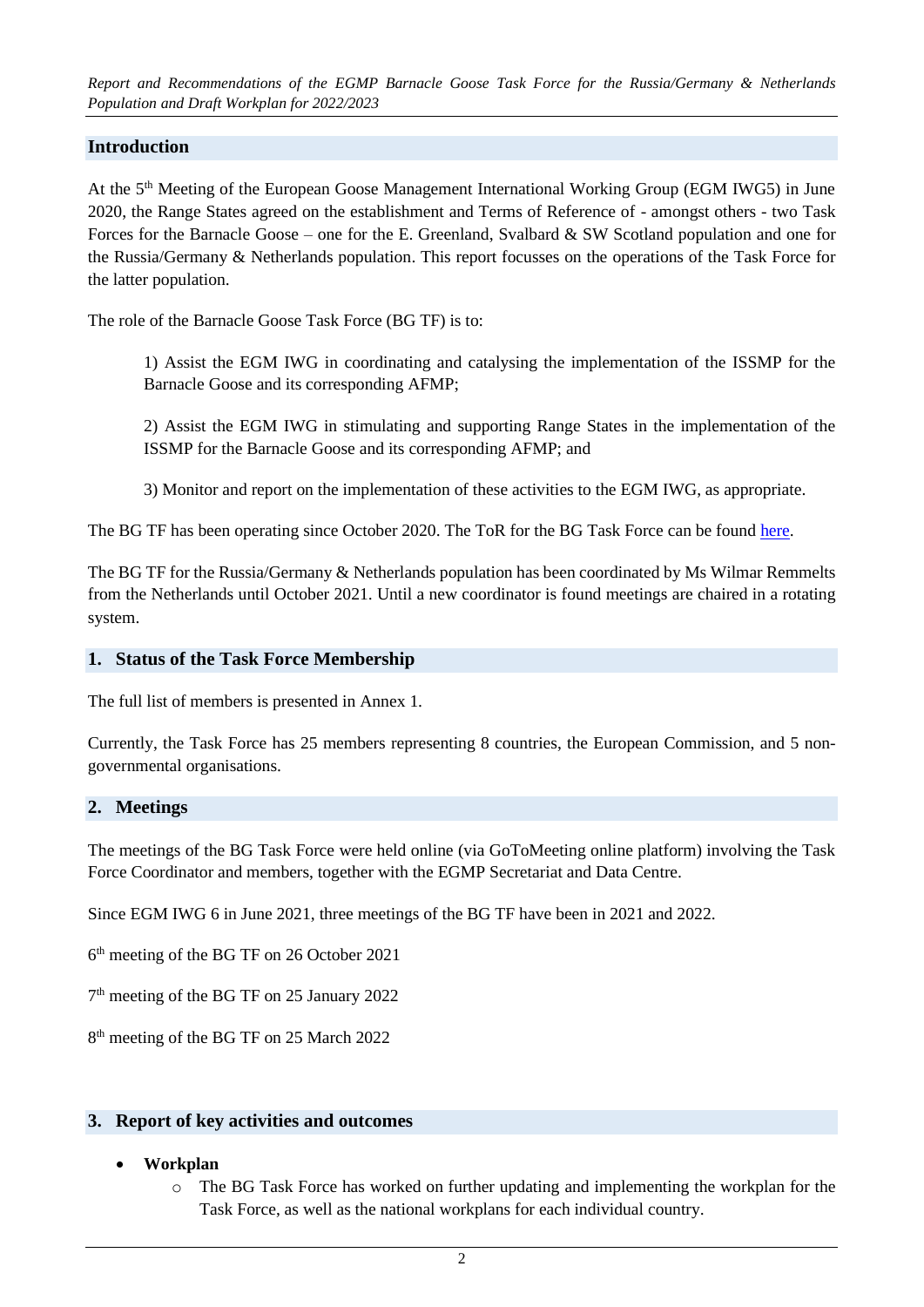o During the EGM IWG6 it was decided that all Task forces changed the format of the Task force work plans to an online excel table that allows for continuous updating by range states. The workplan for the Barnacle Goose can be consulted via [AFMP Annual Workplan structure](https://docs.google.com/spreadsheets/d/1M64HWxzVagM9W0mG8iMMeVYS3_-M44W6QsHvvUonST8/edit#gid=787813842)  draft - [Google Spreadsheets.](https://docs.google.com/spreadsheets/d/1M64HWxzVagM9W0mG8iMMeVYS3_-M44W6QsHvvUonST8/edit#gid=787813842)

### • **Adaptive Flyway Management Programme (AFMP)**

o In several countries (Denmark, Netherlands, Sweden, Scotland and Norway) various institutes have been working on impact models to investigate the relations between numbers of geese and level of agricultural damage. A dedicated meeting of the International Modelling Consortium on the  $10<sup>th</sup>$  of March 2022 gave an overview of all projects (an update will be presented during EGM IWG7). Part of the work has already been published (e.g. in Sweden, [https://besjournals.onlinelibrary.wiley.com/doi/full/10.1111/1365-2664.13457\)](https://besjournals.onlinelibrary.wiley.com/doi/full/10.1111/1365-2664.13457), but most projects are still running and will continue into 2022-2023.

# • **Monitoring activities**

o Monitoring activities regarding Barnacle Geese focused on counts in January (to assess number at flyway level), counts in July-August (to assess number per management unit), collection of productivity data and offtake data (by numbers killed under derogation). Most of this kind of data has been made available from the network of national coordinators (derogation data also via the Eionet data repository). Table 1 (next page) gives an overview of the data currently available. One of the gaps, regarding data from Germany, has meanwhile been closed as some of the data has been published. Important remaining gaps are data from summer in Sweden to assess size of MU2, absence of productivity data in MU2 and the resolution of derogation data, which often represents a total per year (for IPM purposes preferably on monthly scale).

### • **Coordination of derogations**

- o On several occasions the meaning of coordinating derogations was explored, as part of the process to improve the assessment of cumulative impact of derogations in line with ISSMP action 4.2.
- o One of the aspects that was discussed in this context, was if an assessment at flyway level, as foreseen with the IPM in spring 2022 (to be presented during EGM IWG7) could assist individual countries with their national assessment, as countries themselves mainly assess their activities based on expert judgement and not on data analyses. The discussion has not been finalised and will continue during the Face to face Task Force Meetings in June 2022 and the EGM IWG7 (also pending on the results of the IPM, whether numbers in MU2 and 3 will remain below the 200% level of the FRP).

### • **Exchange on habitat conservation**

- o During the meetings attention was also given to the topic of habitat conservation. In future, the TF will start to collect examples of successful habitat conservation measures and projects to benefit barnacle geese conservation and management.
- o Habitat conservation measures were also discussed as an alternative way of managing geese. In this light, a presentation was given on Integrated Adaptive Management of Barnacle Geese in Southeast Denmark involving the management of marshlands to accommodate geese, decreasing geese-farmer conflicts.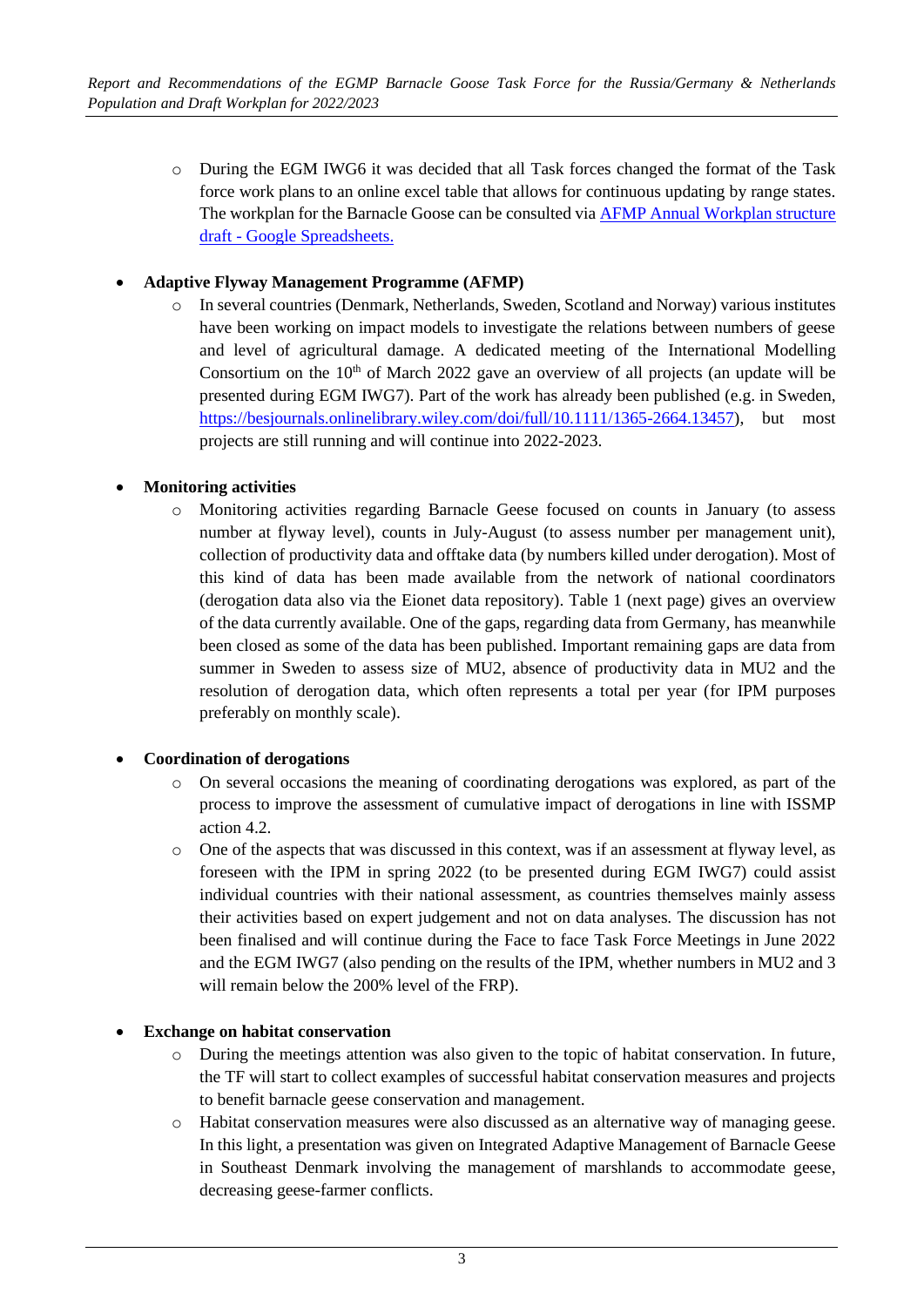*Report and Recommendations of the EGMP Barnacle Goose Task Force for the Russia/Germany & Netherlands Population and Draft Workplan for 2022/2023*

**Table 1.** Overview of available monitoring data in the Russia/Netherlands and Germany Barnacle Goose population. X data collected at national level/annually, (x) data collected but not annually and/or not at national level, - data currently not collected, \* not relevant range state in this respect.

<sup>1</sup> note that Germany only submits data once every six years (full dataset up to 2016), and recent years are based on published data only

 $2$  Norway is not a EU-country, but applies similar rules when it comes to management for Barnacle Goose

|                                       | <b>RU</b>                | FI                    | EE     | <b>SE</b> | NO.            | DK             | DE                          | NL     | BE     | <b>Remark</b>                       |
|---------------------------------------|--------------------------|-----------------------|--------|-----------|----------------|----------------|-----------------------------|--------|--------|-------------------------------------|
| January census                        | $\ast$                   | ×                     | $\ast$ | X         | $\ast$         | X              | $\mathrm{X}^{\text{\rm l}}$ | X      | X      |                                     |
| Summer census                         | $\overline{\phantom{0}}$ | $\overline{\text{X}}$ |        |           | $(\mathbf{X})$ | $(\mathbf{x})$ | $(\mathbf{x})$              | X      | (x)    |                                     |
| Productivity, MU1 and<br>MU2 combined | $\ast$                   | $\ast$                | $\ast$ |           | $\ast$         |                | $\rm X$                     | X      | -      | Autumn, Nov-Dec                     |
| Productivity, MU2                     | $\ast$                   | (x)                   |        |           | $(\mathrm{x})$ |                | $\ast$                      | $\ast$ | $\ast$ | Summer, Jul-Aug                     |
| Productivity, MU3                     | $^{\ast}$                | ж                     | $\ast$ | $\ast$    | $\ast$         | $*$            | $\left( \mathbf{X}\right)$  | X      | -      | Summer, Jul                         |
| Offtake, hunting                      | $\overline{\phantom{0}}$ | *                     | $\ast$ | $*$       | $\ast$         | $\ast$         | $\ast$                      | $*$    | $\ast$ | In EU-countries only<br>derogations |
| Offtake, derogations                  | $\ast$                   | X                     | X      | X         | $X^2$          | X              | X                           | X      | X      | Mostly annual totals                |

#### **4. Recommendations**

The BG TF would like to recommend the following to the EGM IWG:

- 1. Expansion of summer counts, especially in Sweden, to improve population size assessment of MU2.
- 2. Expansion of productivity data from Sweden and Denmark to achieve a more representative sample for MU2.
- 3. To allow for an annual intermediate population assessment on the basis of available data for an improved and up-to-date understanding of population developments, in addition to the official three-year assessment cycle in which – in contrast – the model itself is also reviewed.
- 4. Preferably timely provision and monthly resolution of derogation data, in order to be able to assign offtake to the respective Management Units, at least to some, for the IPM.
- 5. Exploring possibilities how the assessment of the cumulative impact of derogations can support the decision-making process for derogations in the Range States.

*… additional recommendations might be added in a later stage, based on the population status assessment and/or other reports that will be submitted to the meeting …*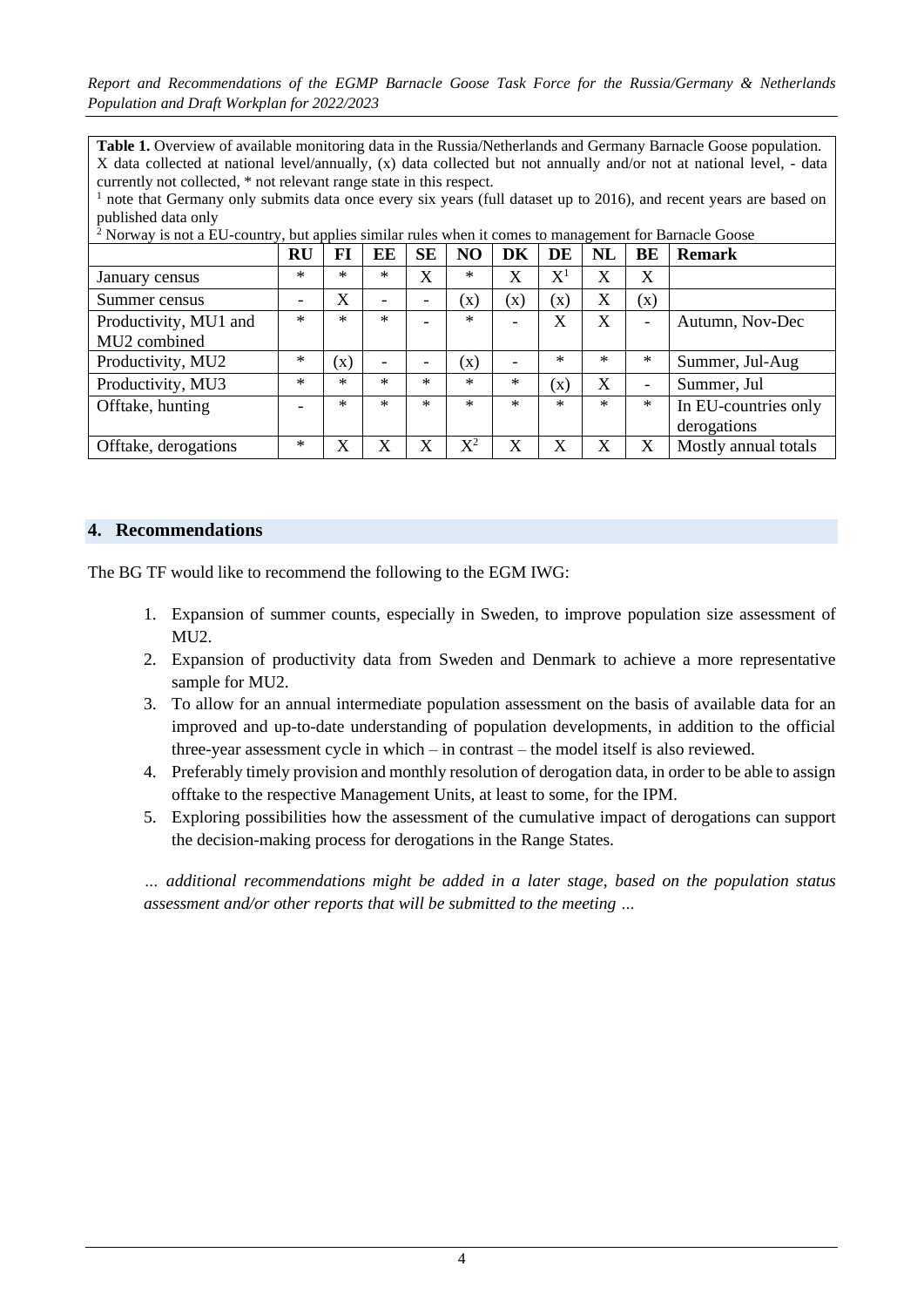# **5. Draft Workplan 2022/2023**

#### *Table 2. Draft Workplan for 2022/2023 of the Barnacle Goose Task Force for Russia/Germany & Netherlands Population*

| <b>Actions from the ISSMP</b>                                                                                                                                                                                                                                                                                                                                                                                                                                                                                                                                                                                                 | <b>Priority</b>  | <b>Timescale</b> | <b>Barnacle Goose Task Force</b>                                                                                                                                                                                                                                                                                                                                                                                                                                                            |
|-------------------------------------------------------------------------------------------------------------------------------------------------------------------------------------------------------------------------------------------------------------------------------------------------------------------------------------------------------------------------------------------------------------------------------------------------------------------------------------------------------------------------------------------------------------------------------------------------------------------------------|------------------|------------------|---------------------------------------------------------------------------------------------------------------------------------------------------------------------------------------------------------------------------------------------------------------------------------------------------------------------------------------------------------------------------------------------------------------------------------------------------------------------------------------------|
| 2.3 Apply scaring and/or land management techniques to reduce the attractiveness<br>of sensitive areas to geese, monitoring the implications of such local displacement<br>for conflicts at wider scale                                                                                                                                                                                                                                                                                                                                                                                                                       | High             | Short / Rolling  | Exchange of experience (Agri TF also dealing with this)                                                                                                                                                                                                                                                                                                                                                                                                                                     |
| 3.1. Reduce risk posed by goose migration to air safety through operational<br>measures such as radar surveillance[                                                                                                                                                                                                                                                                                                                                                                                                                                                                                                           | High             | Short / Rolling  | $\mathbf X$                                                                                                                                                                                                                                                                                                                                                                                                                                                                                 |
| 3.2 Establish an internationally coordinated programme to assess agricultural<br>damage including monitoring and assessment protocols                                                                                                                                                                                                                                                                                                                                                                                                                                                                                         | High             | <b>Short</b>     | Liaise with Agri TF and DC. Agri TF Coordinator update the BG TF,<br>exchange information                                                                                                                                                                                                                                                                                                                                                                                                   |
| 3.3 Liaise with farmers affected by goose damages to reduce agricultural conflicts                                                                                                                                                                                                                                                                                                                                                                                                                                                                                                                                            | High             | Short / Rolling  | X                                                                                                                                                                                                                                                                                                                                                                                                                                                                                           |
| 4.2 Assess periodically, and report to the AEWA EGM IWG, the cumulative<br>impact of derogations (as well as hunting in Range States in which derogation is<br>not required) on the development of the population, the likelihood of serious<br>damage to agriculture and risk to air safety and to other flora and fauna (including<br>the Arctic ecosystems), and the non-lethal measures taken to prevent damage/risk,<br>as well as the effectiveness of these. If necessary, coordinate the derogation<br>measures between Range States to avoid risk to the population and to enhance<br>effectiveness of the measures. | <b>Essential</b> | <b>Short</b>     | The Norwegian authorities do not consider the breeding population in<br>the Oslofjord area to be "naturally occurring". But some data exist<br>scattered in the few municipalities practicing derogation (based on the<br>Norwegian legislations; not population regulating tool, only for<br>damage prevention). With some effort this information can be<br>collected. Discuss and provide recommendations to EGM IWG on the<br>coordination of derogation measures between Range States. |
| 4.3 Improve effectiveness of derogation measures through experimenting with<br>different timing and methods and better understanding the relative efficacy of<br>lethal versus non-lethal scaring techniques                                                                                                                                                                                                                                                                                                                                                                                                                  | High             | Medium           | Exchange / Coordinate                                                                                                                                                                                                                                                                                                                                                                                                                                                                       |
| 4.4 Promote best practices of goose population adjustment including timing to<br>minimize damage and significant disturbance to other species                                                                                                                                                                                                                                                                                                                                                                                                                                                                                 | Medium           | Medium / Rolling | Exchange information and experience. Collate, summarise results<br>(possibly workshop), time + resources needed                                                                                                                                                                                                                                                                                                                                                                             |
| 4.6 Improve derogation shooting techniques to further reduce crippling                                                                                                                                                                                                                                                                                                                                                                                                                                                                                                                                                        | Medium           | Long / Rolling   | Exchange information and experience. Collate, summarise results<br>(possibly workshop, time + resources needed - ) - liase with PfG TF<br>and share information                                                                                                                                                                                                                                                                                                                             |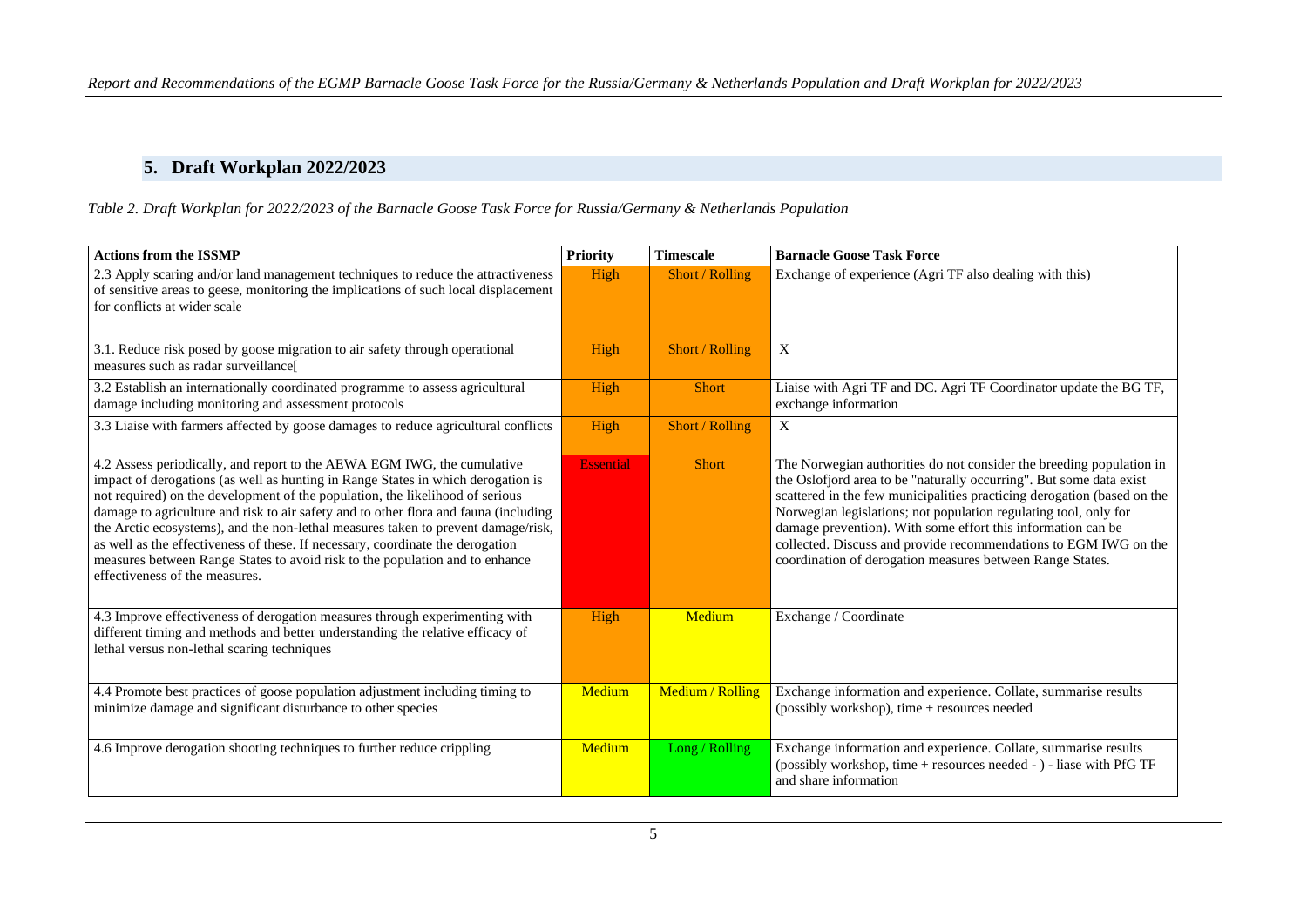| Report and Recommendations of the EGMP Barnacle Goose Task Force for the Russia/Germany & Netherlands Population and Draft Workplan for 2022/2023 |  |  |
|---------------------------------------------------------------------------------------------------------------------------------------------------|--|--|
|                                                                                                                                                   |  |  |

| A.1 Produce and update periodically, spatially explicit population size estimates<br>based on agreed international monitoring                                                               | <b>Essential</b> | Short / Rolling          | Consultation, support governments/national coordinators to deliver<br>data - monitoring plan                                                                                                          |
|---------------------------------------------------------------------------------------------------------------------------------------------------------------------------------------------|------------------|--------------------------|-------------------------------------------------------------------------------------------------------------------------------------------------------------------------------------------------------|
| A.2 Maintain an annually updated bag statistics database including geese taken by<br>any means (whether under derogations or, in those Range States in which it is<br>permissible, hunting) | <b>Essential</b> | <b>Ongoing / Rolling</b> | Consultation                                                                                                                                                                                          |
| A.3 Maintain a spatially explicit database on goose damage to agriculture, other<br>fauna and flora and fauna and risk to air safety                                                        | <b>Essential</b> | Medium / Rolling         | Consultation                                                                                                                                                                                          |
| A.4 Collect demographic (mortality, reproduction, differential migration and<br>connectivity) data from an agreed representative sampling framework across the<br>range                     | High             | Short / Rolling          | Consultation                                                                                                                                                                                          |
| C.1 Develop and implement a communication strategy and plan                                                                                                                                 | Medium           | Short / Rolling          | Share relevant information                                                                                                                                                                            |
| D.1 Develop a specific guidance on the application of Art. 9 of the Birds Directive<br>in the context of the Barnacle Goose Management Plan                                                 | <b>Essential</b> | <b>Immediate</b>         | EC: If in light of the implementation of derogations, further need for<br>clarification on derogations under art. 9 of the BD is identified,<br>provide additional guidance. Not dealt with in the TF |
| D.2 For Range States in which hunting is legal, review national legislation in the<br>light of the framework legal guidance document developed under the EGMP                               | <b>Essential</b> | <b>Immediate</b>         | $\mathbf{X}$                                                                                                                                                                                          |